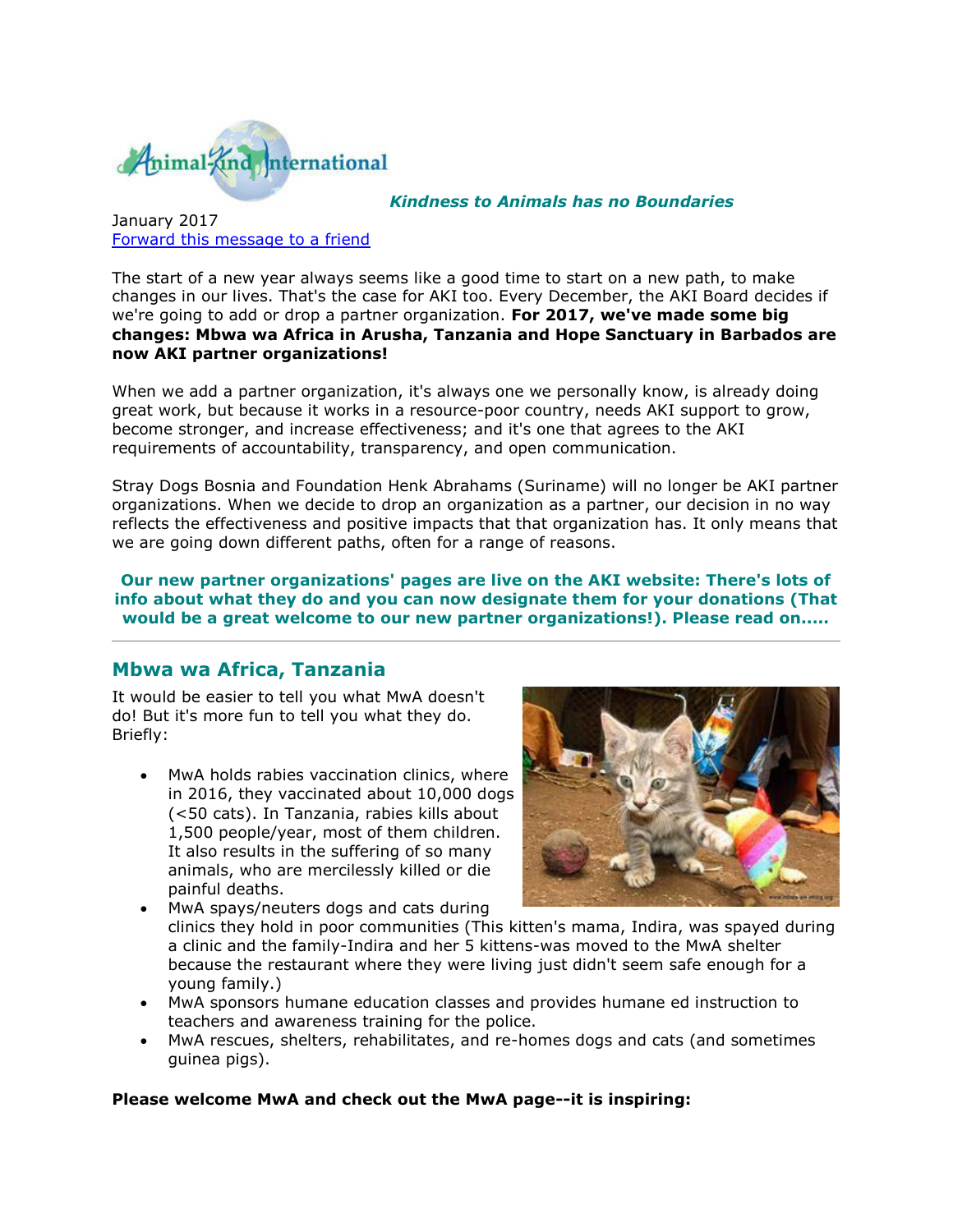### [http://www.animal-kind.org/tanzania-mbwa](http://cts.vresp.com/c/?AnimalKindInternatio/17d26a44bf/f33df9aebc/42c5e1e208)

# **Hope Sanctuary, Barbados**

Why Barbados?

- Hope Sanctuary has one of the most beautiful dog and cat shelters (photo right is a section of the large cattery), not only beautiful on the outside, but inside too--it's a beautiful healing place for the many emotionally damaged animals.
- Cruelty to animals in Barbados is rampant (chaining dogs in downpours and hot sun without



shelter, food, or water; chaining cats; dog fighting; and overall neglect). It's so difficult to raise money to support this beautiful sanctuary because Barbados is just so expensive, yet, perhaps surprisingly, the poverty rate is very high.

**We hope to be able to help Hope Sanctuary raise money so that the long-term survival of the sanctuary isn't threatened** and so that those who work at The Hope can spend their energies on the dogs and cats in need.

**Please check out The Hope's new page on the AKI website, and join us in welcoming Hope Sanctuary-Barbados to the AKI family:**

### [http://www.animal-kind.org/barbados](http://cts.vresp.com/c/?AnimalKindInternatio/17d26a44bf/f33df9aebc/726ec79f36)

## **Uganda Society for the Protection & Care of Animals: A path to a new sanctuary in Uganda**

#### **We've started a fundraiser on GlobalGiving and we're in it for as long as it takes to raise enough money!**

We're helping the Uganda SPCA transform from a small shelter at a rented location to a large sanctuary, owned by the USPCA, where dogs and cats have space to run and play, volunteers can more easily interact with shelter animals, that serves as a place for learning about animals, and that may even provide accommodation for visiting volunteers. (In the photo above, you can see how crowded it gets at The Haven.)



### **More about the fundraiser at this link:**

[https://www.globalgiving.org/projects/transform-ugandas-only-animal-shelter-the-haven/](http://cts.vresp.com/c/?AnimalKindInternatio/17d26a44bf/f33df9aebc/4ccf63601c)

While this effort doesn't supplant the need to raise money for USPCA's daily operations (which is what AKI donations are normally and will continue to be used for--please see the